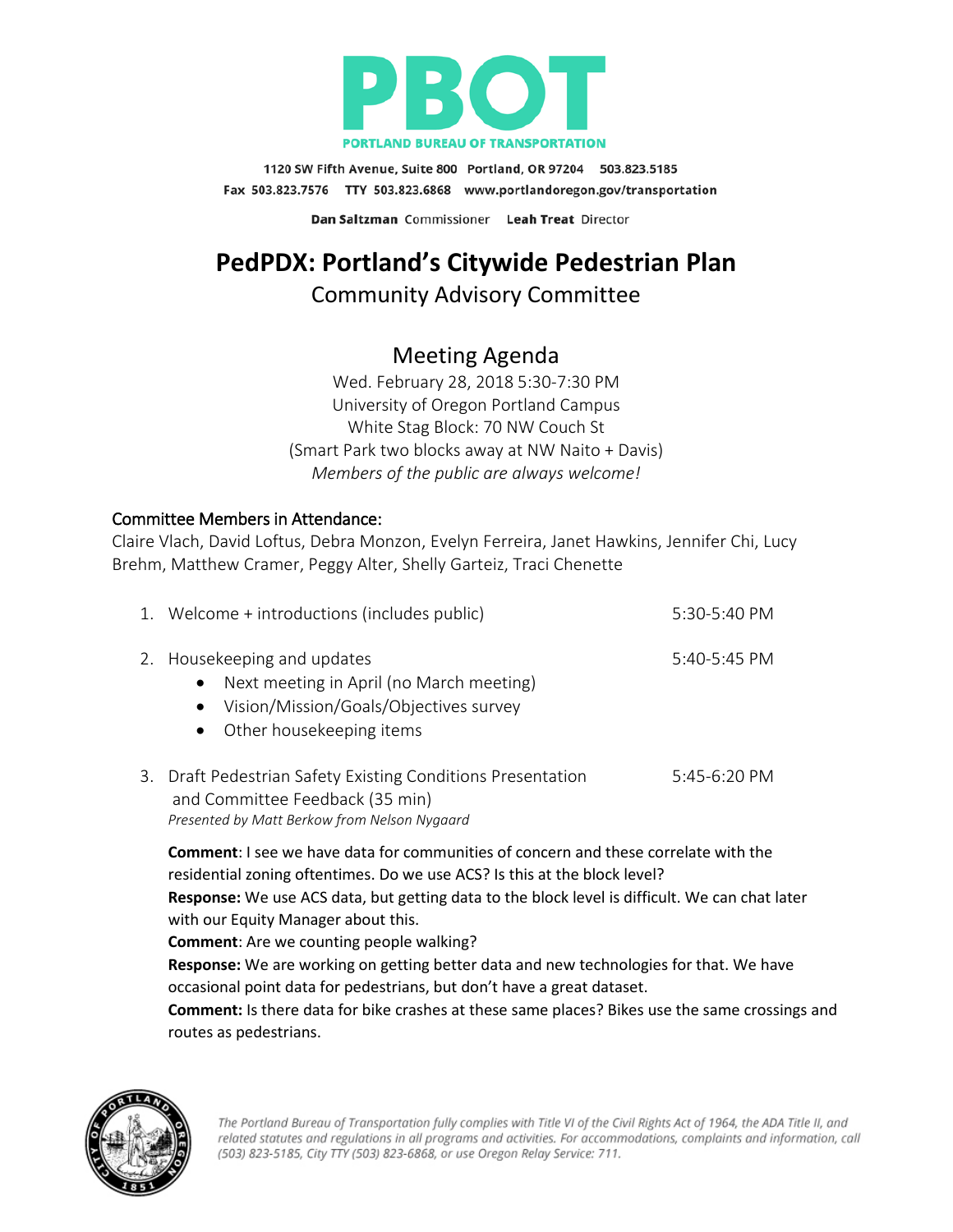**Response:** Yes, there is. Our analysis focused on pedestrian data. We have a webpage on the Vision Zero page where you can see citywide where bike crashes are happening as well.

**Comment:** Did we look at impairment to see how much this is an issue?

**Response:** No, but we can and it is an issue. This is something that was already done in the Vision Zero report, so we chose not to look at impairment specifically

**Comment:** Do you distinguish between what is a crosswalk and what's an "assumed" crosswalk? (Signalized vs unsignalized)

**Response:** Our data isn't very current as to which crossings are signalized or pained or not, so we did not include this.

**Comment:** Are a lot of these crashes due to people in cars turning left and getting anxious waiting for a person walking to cross? I wonder if protected lefts would help this issue? **Response:** Yes, it definitely would.

**Comment:** I keep looking for speed data. Now we have speed radar. Is there info about speed related to crashes?

**Response:** You don't know the speed that the car was actually driving in this dataset. We see a lot of things that hint to speed – number of lanes, time of day.

**Comment:** There is a lot of opportunity to measure change with the new fixed speed cameras and residential speed limits in place.

**Comment:** Does visibility include lighting?

**Response:** yes

**Comment:** When there are double yellow lines that keep people from turning left, it helps a lot. **Comment:** We all feel that we need to make changes and prioritize pedestrians, but how do we work with traffic engineers and people driving so that people don't have to wait 3 hours to drive 2 blocks?

**Response:** Our toolkit will evaluate all of the countermeasures to address these trends. These will be fully vetted and adopted by council. That's our opportunity.

**Comment:** Was the quality of the data as good in the older years as it is now?

**Response:** States dictate forms and cities collect the data. Oregon has very good data, especially for people walking and biking.

**Comment:** How does Portland compare with the nation and other cities?

**Response:** People for Bikes puts out a national benchmarking report. We will send you a link to the latest one.

**Comment:** Marked crosswalks on arterials have double white on crosswalks. I'm aware that means don't change lanes. Is it possible to make those yellow to make it more clear?

**Response:** White is used for the same direction of travel and yellow is for opposing traffic directions, but we can look into other treatments.

**Comment:** Francesca shares a comment that Jenya emailed before the meeting that another pedestrian was killed at Stark and 148th recently and we should acknowledge that.

**Comment:** Can we have recent pedestrian deaths noted at the beginning of each meeting? **Response:** Yes, we can and that is a great idea.

4. Draft Alternative Pedestrian Walkways Presentation 6:20-6:55PM and Committee Feedback (35 min) *Presented by Nick Falbo and Michelle Marx both from PBOT*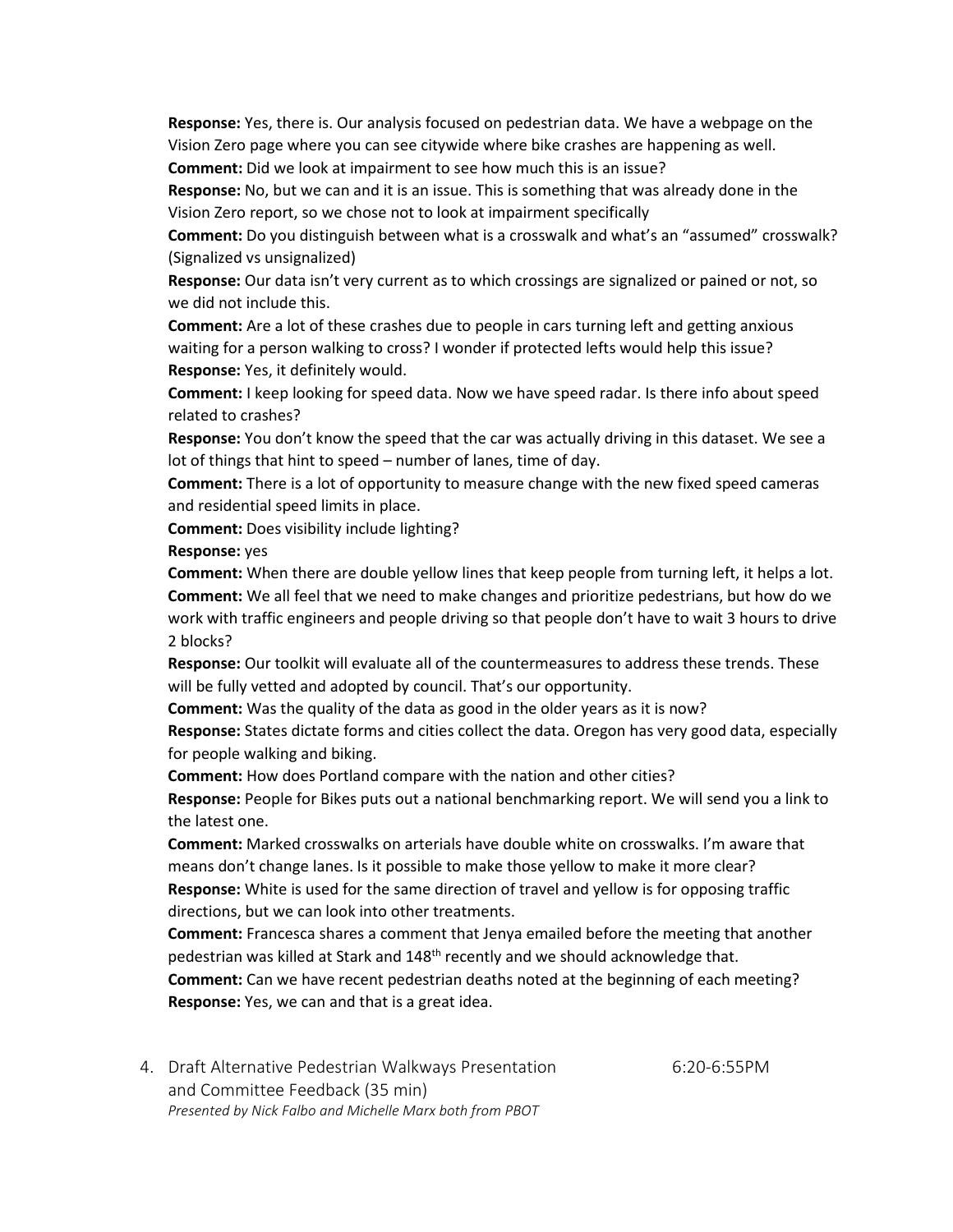**Comment:** A big problem is encroachment into the ROW. People plant shrubs/flowers in the right of way.

**Comment:** Does expense increase as we build more separation for these alternative walkway treatments?

**Response:** We are trying to figure out cost estimates right now. Local characteristics do impact cost and make these projects more or less expensive. Topography and stormwater are good examples of constraints that make these projects cost more.

**Comment:** I see this whole idea as the problem. I'm a bit dismayed to see that this is an idea going forward. We already have these things (shoulders and shared roads) and it's not working. **Comment:** After looking at the data for the high crash network, maybe local streets, although not ideal, are not as big a priority as larger streets where people are walking on the shoulder. **Comment:** I think we have streets that are shared because there are no sidewalks but we don't have streets that are designed to be a shared street where it is made clear to drivers and pedestrians that it is a shared roadway. There are a lot of things you can do to a street to make that clear.

**Comment:** What role can this play in incrementalism? Maybe we put in something like this as an interim solution and in 50 years build full sidewalk.

**Response:** Yes, this is an idea that we are looking into and we hope that this would happen. **Comment:** This is good because we can provide something now, which is better than nothing while we wait 50 years.

**Comment:** When you say local street, this is a classification, correct?

**Response:** Yes.

**Comment:** Shared streets are great on roads near arterials where people are using Waze to get around traffic delays.

**Comment:** Is this similar to a greenway design?

**Response:** Greenway targets are typically 1000-2000 cars per day. This is much more aggressive in the ADT targets and speeds are much lower than a Neighborhood Greenway.

**Comment:** This shared street concept is something that we do already as pedestrians. We walk down the middle of the sidewalk and move when someone else comes along.

**Comment:** I see 25 mph as the maximum for advisory shoulders. Is this something that can be lowered?

**Response:** This is something we might use on a collector street and those roads are typically 25mph or more.

**Comment:** A majority of CAC members acknowledged that 25 mph is too fast for an advisory shoulder and it would be particularly scary at night.

**Comment:** How is this working in other places in the country?

**Response:** They seem to work well so far. Some behavioral change still needs to happen. This is still probably better than yellow lines in the center.

**Comment:** How do these designs accommodate for delivery, trash, uber drivers, etc. sitting and obstructing views?

**Comment:** This is very flat topography in the Indiana example, very unlike Portland. How does this work with hills or with people with disabilities?

**Comment:** Could vertical separation be used for a road with an advisory shoulder? **Response:** No, as drivers often would have to enter the ped/bike spaces.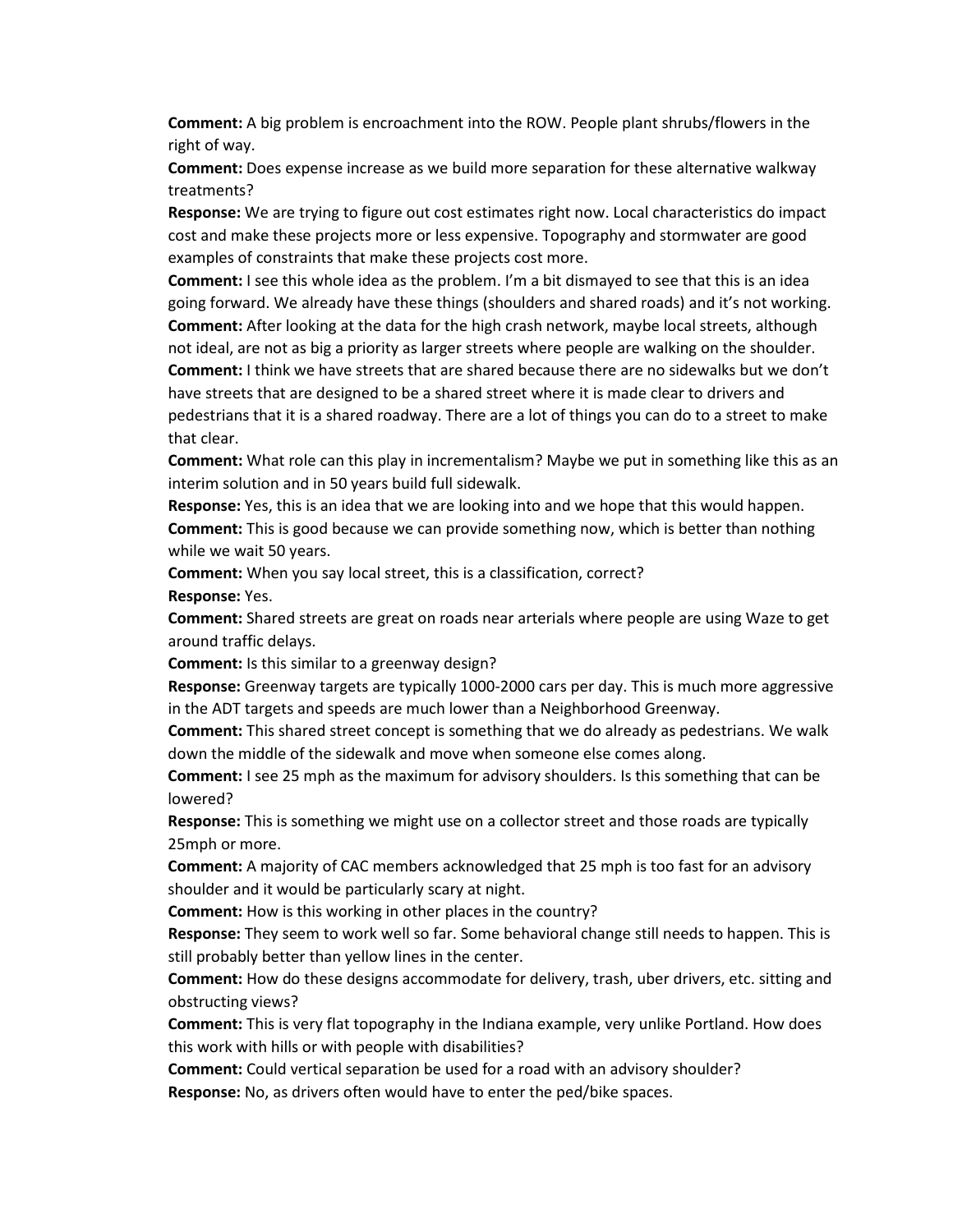**Comment:** Cars don't typically respect a painted bike lane in the case of deliveries. People often get aggressive driving in these situations and might put a pedestrian in danger.

**Comment:** For the safer shoulder – would a vertical separation help the ADA issue? **Comment:** Are cyclists allowed on these shoulders?

**Response:** They are pedestrian only spaces, but could be accommodated for bikes as well.

**Comment:** Separated walkways – the painted one looks like it would feel better as a pedestrian. Cheap paint gives me a feeling of safety  $-$  this was echoed by the rest of the members.

**Comment:** Avoid green coloring for pedestrian walkways

**Comment:** Are some of these considerably cheaper than a sidewalk? Particularly the trail option with a swale?

**Response:** It depends on the situation. In some ways, it is much cheaper. Any time you add pavement, you must meet stormwater code, which is very costly. If we just change the roadway configuration without adding pavement, it decreases cost a lot.

**Comment:** Is 3000 cars per day too low? Many collectors have much more than this.

**Response:** 3000 cars is where we would go from bikes sharing the road to needing a dedicated bike lane or when we need a yellow stripe in the middle of the road. That was the reasoning for 3000 being the limit.

**Comment:** What has the city looked at with regards to rumble strips?

**Response:** We try to keep away from them on bike lanes, but it may be worth talking about for pedestrian only facilities.

**Comment:** Are there estimations of when cost estimates might be brought to the committee? **Response:** We will get them soon, but don't know when.

**Comment:** On the shared use path, 10ft when shared with bikes seems too narrow unless there is a low bike volume. Is there a way to address this?

**Comment:** On a shared local street, the way the drawing is done it looks like peds need to be walking in unpaved shoulder and cars get paved section. I'm wondering if there's something that can be done to encourage peds to walk on the asphalt, like the sharrow symbol? **Comment:** On safer shoulders, should there be some treatment at the intersection where the path crosses the side street?

**Comment:** How are we prioritizing these options? Would they go on high crash corridors? **Response:** We would likely not build any of these on the high crash corridor, as vehicle volumes are too high. These alternative designs are mostly applicable to local and collector streets.

5. Draft Pedestrain Network Completeness and Adequacy 6:55-7:20PM Criteria Presentation and Committee Feedback (25 min) *Presented by Matt Berkow from Nelson Nygaard and Michelle Marx from PBOT*

**Comment:** I love all of these ideas. Is there a way we can tier deficiencies so that we invest in more deficient places first?

**Comment:** There are a lot of places where topography is a huge issue. Maybe sidewalk on one side is only allowed in topographically constrained conditions.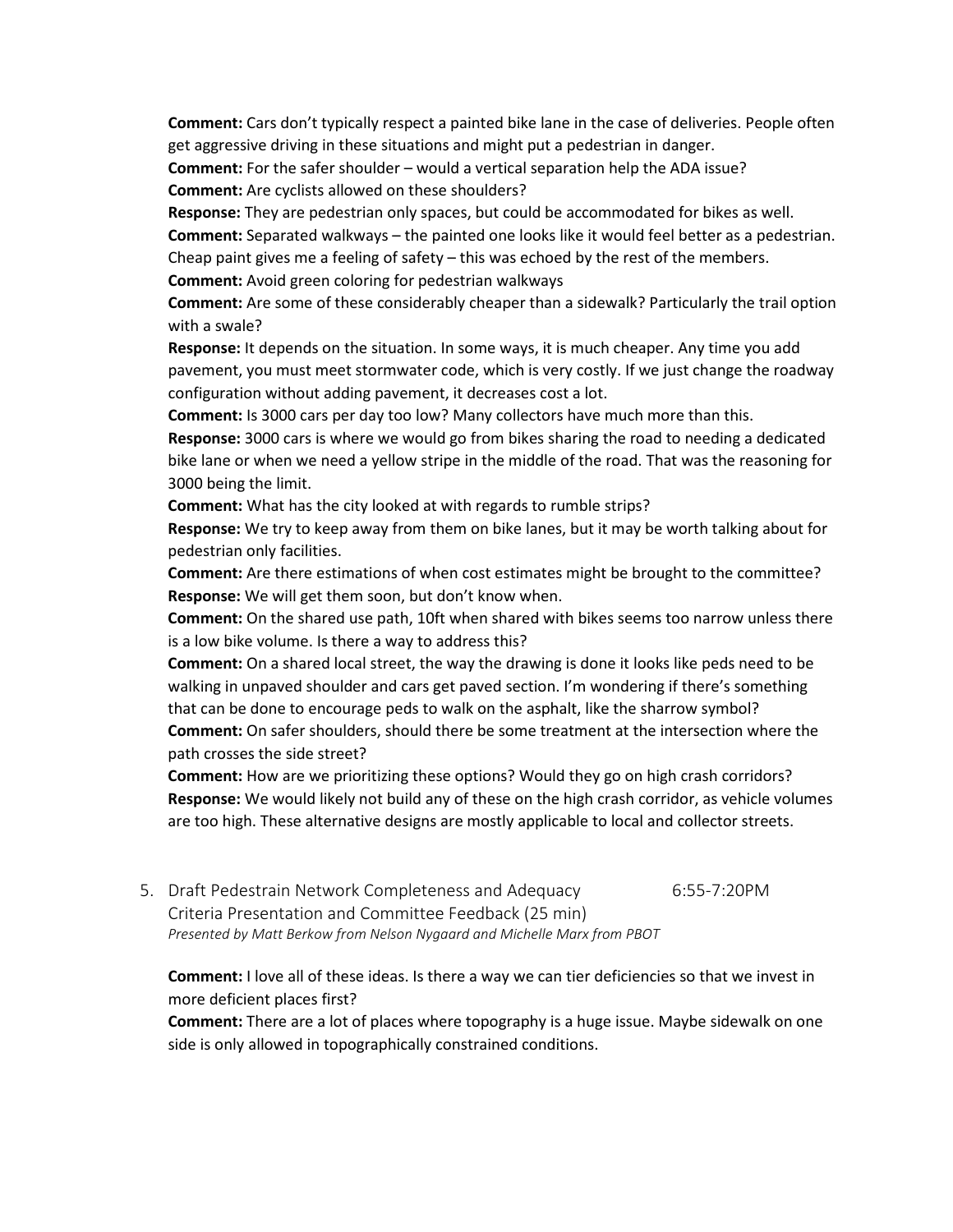**Comment:** I'm open to the idea of sidewalk on one side, but we would have to figure out where these would be ok. In these parts of the City, people are walking more for leisure and not to get somewhere. Maybe this is a consideration?

**Comment:** I'm wondering if as part of the plan, we are discussing reducing car volume in Portland? I know we are going to see an increase in vehicles in coming years and a lot of these designs are based on vehicle volumes.

**Response:** We are expecting 260,000 more people to live in PDX over the next 20 years and our hope is to make it safer and more convenient for people to walk/bike/transit for shorter trips especially. We also know that there are people who rely on driving as well. In our way of making it more safe and convenient to walk, we are going to hopefully be making the pedestrian mode share higher, and vehicle mode share lower.

**Comment:** There also may be opportunities to look at this in our toolbox

**Comment:** With sidewalks on one side, could we increase crosswalk frequency even more or reduce speed limits?

**Comment:** I like the idea of deficiency levels.

**Comment:** For sidewalk on one side that are 25mph and have adequate crossing spacing, who would be comfortable with that as a complete improvement?

**Comment:** 7 say yes, 3 additional members say yes if speeds are 20mph.

**Comment:** Photo radar works really well on BH Hwy and should be used more.

**Comment:** How are we communicating this with Gresham? Speed limits and other things change when city limits change, how are we going to keep people safe when they hit Gresham? **Comment:** I'm hoping there's more than lowering speed and putting up signs because it's not enforced and it's not working currently. I'd like to see something more than the advisory shoulder concept.

**Comment:** I would love if there was a way for projects to be identified by neighbors and for a crowd funding source for people to fix issues.

**Comment:** We funded speed bumps on our street last year. I heard Saltzman wasn't a fan of this type of neighborhood funding?

**Response:** Our program that used to provide speed bumps did go away, but based on this experience, we are working on formalizing community involvement in building street features. **Comment:** We need data on pedestrian traffic levels. Are we making an effort to anticipate pedestrian growth? Do we also follow car-sharing stats to cut down on car ownership in the city. **Comment:** Could we do more of an open house format instead of a powerpoint for the next meeting?

#### 6. Public Comments 7:20-7:30PM

**Comment:** Double yellow lines are really bad for pedestrians. We are trying to remove those in Southwest in a lot of places.

**Comment:** We have 500 cars per day as limits. I think that should be 1000 and we need to look at speed instead.